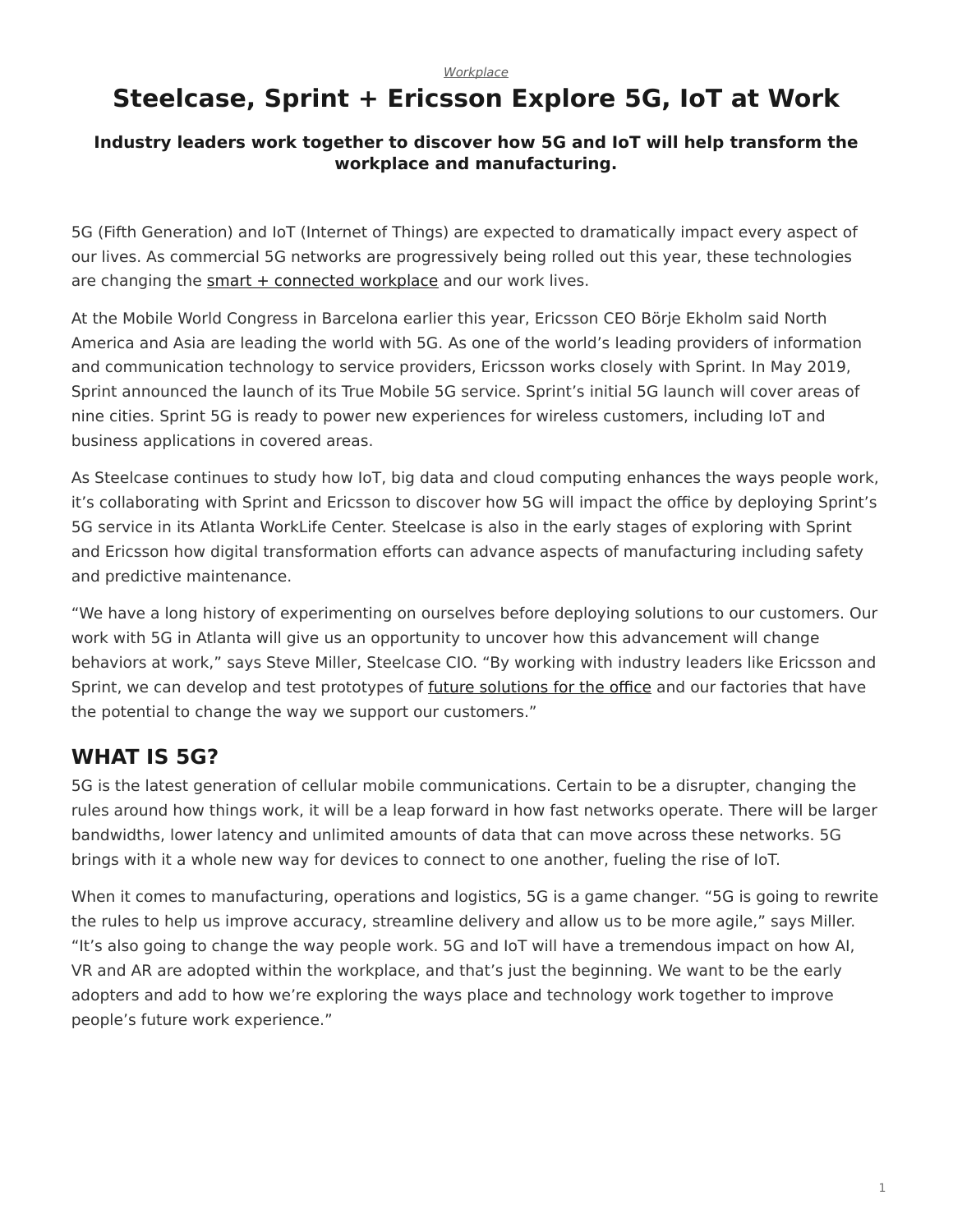## **5G + IOT: A TWO-PRONGED APPROACH**

Today, the Steelcase WorkLife facilities in Atlanta are the testing ground as the three companies explore a 5G-enabled office environment. Bluetooth and WiFi connections have the potential to be unreliable or intermittent. Ethernet cables are costly to install and cumbersome. 5G and IoT have the potential to dramatically lower the barrier to connectivity and innovation.

"Sprint 5G is a platform for innovation that will create new opportunities and growth across a wide range of industries," said Mishka Dehghan, vice president of 5G Development for Sprint. "We are excited to be working with Steelcase and Ericsson to develop new use cases in the office environment." In addition, Steelcase and Ericsson have started to explore IoT for the workplace in collaboration with Sprint in the U.S. and other providers in China and Europe. Currently, Steelcase is able to help customers develop a Smart + Connected Workplace that acts as an interconnected layer of technology supporting digital wayfinding and room scheduling. These capabilities will only continue to grow as technology advances. Now, Steelcase is exploring how the low-latency, high-speed, well-connected technology IoT and 5G promises will enhance these solutions.

Steelcase, Ericsson and Sprint are also currently working on what the impact of IoT and 5G could be in manufacturing. Vibration sensors attached to legacy machines, data collected through Cat-M with the Sprint Curiosity IoT\* platform, and analysis by AI algorithms provide insights on the performance and productivity of machines. Steelcase plans to test these platforms to determine if they can help predict when a machine needs maintenance before it breaks down. The technology has the potential to save money, time and further bolster one of the most reliable operations systems in the industry.

"This collaboration is about bridging the gap between digital and real experiences," says Miller. "By working with leaders in the field of technology – both hardware and cellular networks – we're able to discover what the future will hold faster and support our global efforts to scale up where the opportunities prove valuable."

"Our strong collaboration with Sprint has already been recognized as an innovative, award-winning IoT platform. IoT is, no doubt, driving change in industrial environments like Steelcase factories, but it is exciting to see that change spill over to the Steelcase employees who work in their WorkLife Centers," says Kiva Allgood, Head of IoT, Technologies and New Businesses, Ericsson. "Our aim is to make it easy for Sprint and Steelcase to harness the power and the value of connectivity and 5G in the Steelcase factory and the workplace. The insights that will be gained from connecting and analyzing the data from the factory and office will improve industrial processes as well as our daily lives."

\*Sprint Curiosity™ IoT works with [Ericsson's IoT Accelerator\\*](https://www.ericsson.com/en/internet-of-things/iot-platform)\* and Cloud Core platforms, featuring a virtualized core network and an IoT operating system specifically designed for rapid enterprise IoT deployments.